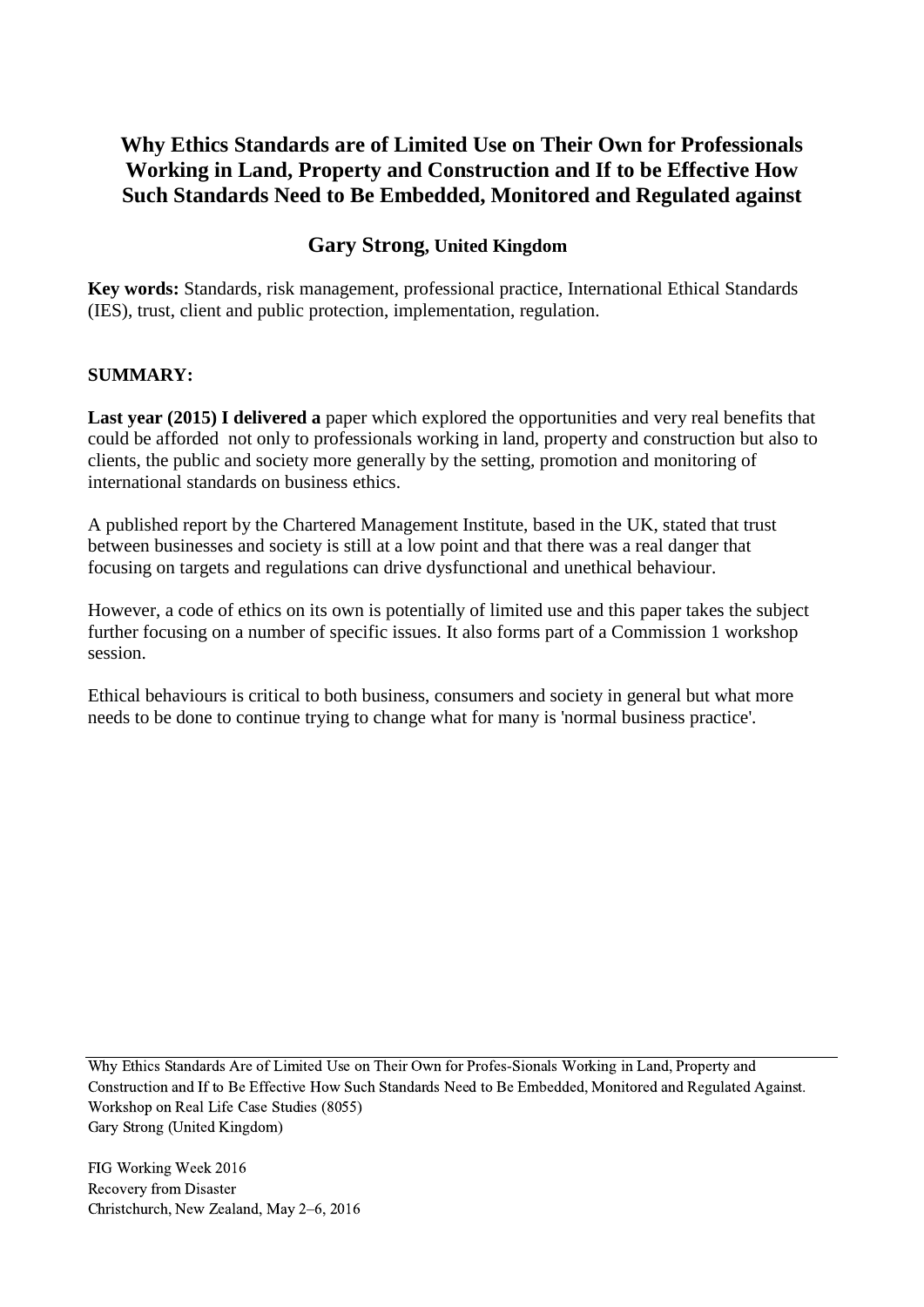## **Why Ethics Standards are of Limited Use on Their Own for Professionals Working in Land, Property and Construction and If to be Effective How Such Standards Need to Be Embedded, Monitored and Regulated against**

## **Gary Strong, United Kingdom**

## **1. INTERNATIONAL ETHICS STANDARDS COALITION (IESC)**

I reported last year that a group of not-for-profit organisations in the land, property, construction, infrastructure and related professions had met at the United Nations in New York in November 2014.

As a result of this meeting a coalition was formed to produce the first global International Ethics Standards in our sector with the intention to align and support the ethics principles already adhered to by professionals in the sector. The Coalition believes that such a standard will de-risk property and markets for investors, businesses and the public at large and help to reassert the role that ethics plays in the global property profession.

The need for a collaborative approach to ethics was emphasised in - "Collaboration for Change" : The Edge Commission Report on the Future of Professionalism published May 2015. [\(http://www.edgedebate.com/?page\\_id=2829\)](http://www.edgedebate.com/?page_id=2829) At the launch Chris Blythe, Chief Executive of the Chartered Institute of Building stated:-

"*The recommendations in the report highlight that change is almost impossible without industrywide collaboration, cooperation and consensus and the professions and other key institutions can lead the way in ensuring that this collaboration is in the public interest.*" -

Whilst Sean Tompkins, CEO of the Royal Institution of Chartered Surveyors added:-

"*The title of the Edge Commission's Report: 'Collaboration for Change' neatly encapsulates the challenge facing professions today. If professions are to remain relevant in an ever more interconnected and technologically advanced world, they will need to work together more closely.*"

A large section of the report dealt with the roe of ethics within modern institutions. The Executive summary for this section stated:-

## **1.1** *Ethics, the public interest and a shared code of conduct*

*All institutions claim adherence to a code of ethics and an obligation to serve the public interest as a special quality that differentiates their members from those lacking a professional designation. There is, however, confusion between ethics and the public interest, which institutions should resolve by clarifying and codifying a rigorous, shared understanding of expectations at individual,* 

Why Ethics Standards Are of Limited Use on Their Own for Profes-Sionals Working in Land, Property and Construction and If to Be Effective How Such Standards Need to Be Embedded, Monitored and Regulated Against. Workshop on Real Life Case Studies (8055)

Gary Strong (United Kingdom)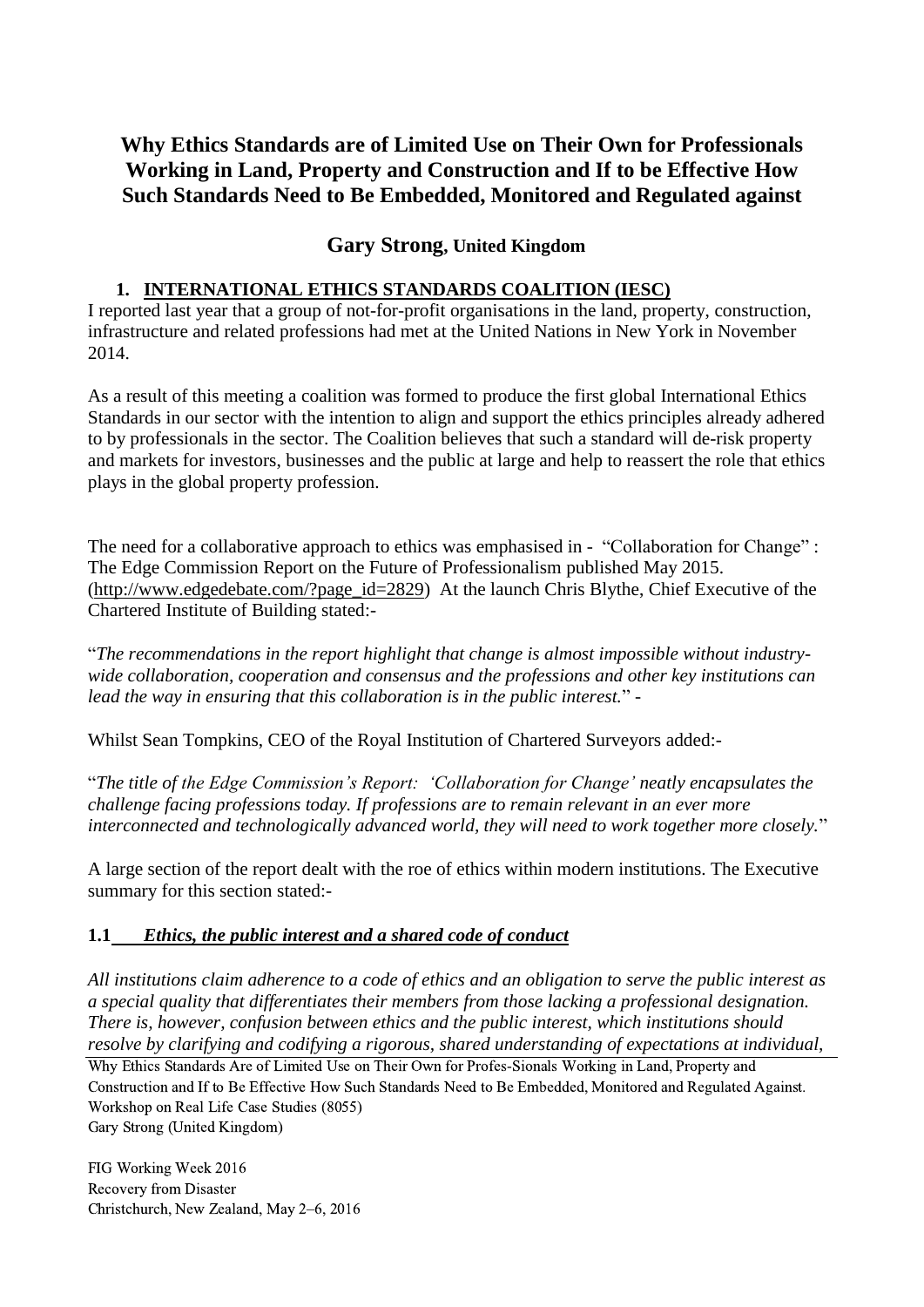*corporate and institutional levels - raising awareness, providing guidance to members, operating a transparent sanctioning process, and moving from a tendency to exclusivity (centred on members' interests) to one of inclusivity (centred on the public interest).*

The International Ethics Coalition's Trustees were encouraged that the report confirmed their own conclusions and since the Edge report was published a number of organisations who gave evidence to the commission have now joined the Ethics Coalition as partners.

The IES Trustees strongly feel that implementing one International Ethics Standard, that underpins existing codes of ethics, creates an opportunity to re-position business ethics at the heart of the world's land & real estate industry. One over-arching set of ethical principles will also help land & real estate and related professional organisations better promote values that allow ethical business to flourish.

The IES coalition as at the end of March 2016 comprises 65 organisations, from around the world (Appendix 1), with many others in the pipeline. All have agreed to implement the final standard.

Other organisations such as corporates, firms, government departments and academic bodies can join as 'supporting partners' and, although at an early stage, considerable interest has been shown and significant sign ups include a number of firms and Government departments in the UK, Mexico and UAE.

## **2. IES STANDARDS SETTING COMMITTEE**

The IES trustees decided that in order to be transparent and objective an independent standards setting committee should be formed and asked to research and then write a high level draft standard.

Following a transparent and open recruitment process, the IES Coalition selected industry leaders and ethics experts. It is possibly one of the most diverse standards setting committee which has ever looked at ethics across land, real estate, construction, infrastructure and related professions. It was important that the standards setting committee was selected to reflect the global nature of the project.

The Standard Setting Committee is delegated with the authority to set the IES with the express requirement to *'Develop, as a group of experts, world leading international ethics standards for land, property and related professions'*

## **2.1 Scope of Standards Setting Committee**

The IESC Trustees set the following as the scope of the Standards Setting Committee:-

1. The October 2014 meeting in New York agreed the following mission statement for the Standards Setting Committee (SSC):-

Why Ethics Standards Are of Limited Use on Their Own for Profes-Sionals Working in Land, Property and Construction and If to Be Effective How Such Standards Need to Be Embedded, Monitored and Regulated Against. Workshop on Real Life Case Studies (8055) Gary Strong (United Kingdom)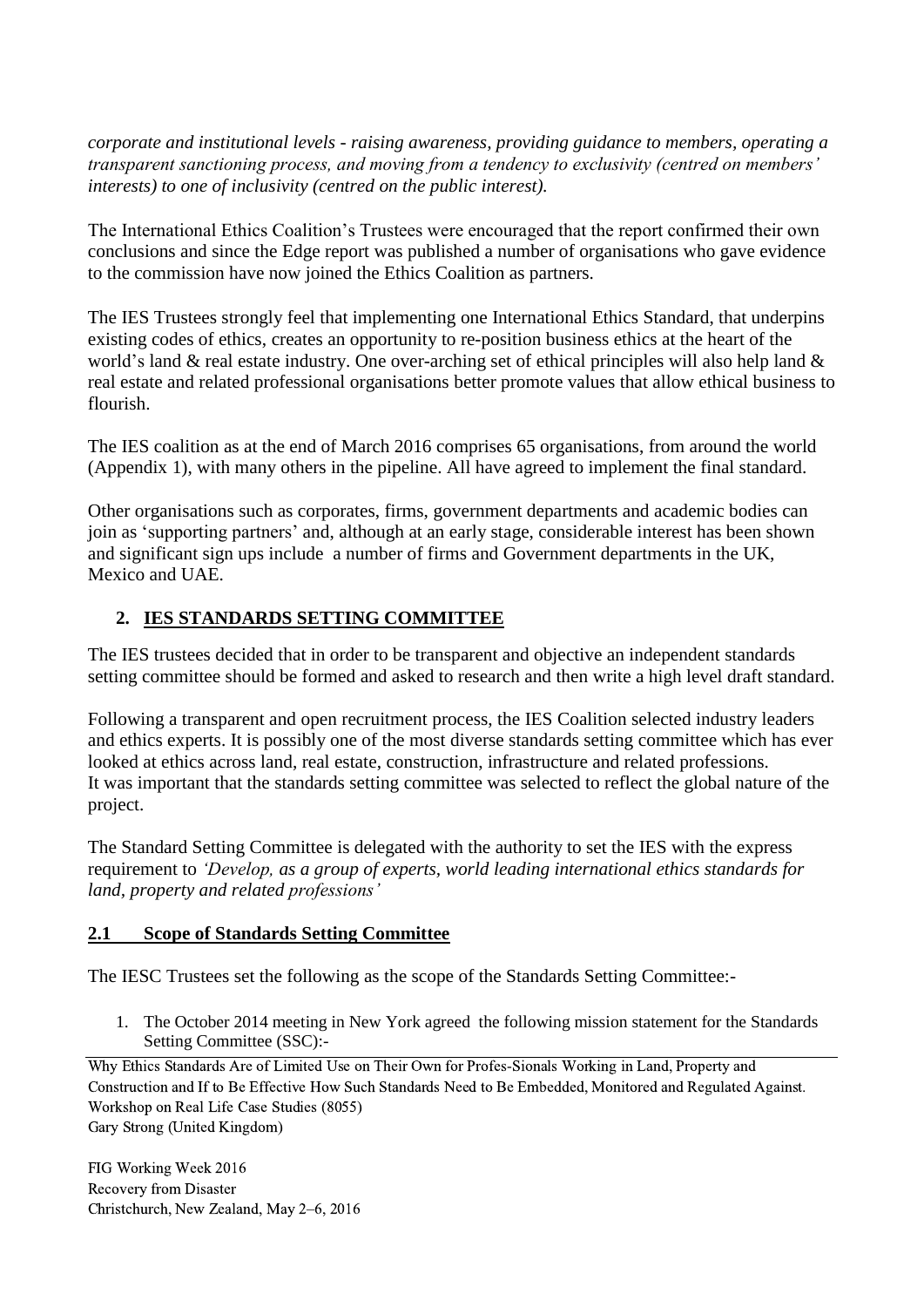#### *"Develop, as a group of independent experts, world leading international ethics standards for property and related professions."*

- 2. The Standard Setting Committee will be appointed by the Board of Trustees but will then be an independent body and tasked with the following, which is subject to amendment:-
- *A. Undertake a review of existing ethical standards/codes and identify areas of commonality around principles.*
- *B. Identify where there are areas of divergence and inconsistency in the use of ethical principles.*
- *C. Develop a standard taxonomy of terms.*
- *D. Define the identified ethical 'principles' in a way that they can be understood at an international level. Definitions should include contextual information but not seek to explicitly list behaviours or actions that would constitute 'rules' on how to apply the ethical principles.*
- *E. Include an explanation as to how adherence to the International Standards is intended to include compliance with local, state, regional and international laws and recognition of appropriate customs.*
- *F. Explain, with examples, the intended relationship between the new International Ethics Standards and the codes of conduct/ethics promoted by individual organizations in the property and related professions.*
- *G. Provide, and explain, with examples, the nature of, and the intended relationship between the new International Ethics Standards and current ethics related initiatives that are outside the property professions.*
- *H. Produce a draft standard for consultation by December 2015*

The Trustees also stated that they would be interested to know whether there should be 'principles of enforcement' as part of the standards. This could be set out in a declaration at the time of IES publication. It might include guidance on the steps that need to be met in order to state that an organisation has 'implemented' the standards.

In January 2016 the draft standard was published. The full document can be seen at [http://www.ies](http://www.ies-coalition.org/)[coalition.org](http://www.ies-coalition.org/) and the 10 high level draft principals are attached in Appendix (2)

## **3. NICE WORDS BUT………**

#### 3.1 Is just producing ethics standards enough?

Why Ethics Standards Are of Limited Use on Their Own for Profes-Sionals Working in Land, Property and Construction and If to Be Effective How Such Standards Need to Be Embedded, Monitored and Regulated Against. Workshop on Real Life Case Studies (8055) Gary Strong (United Kingdom)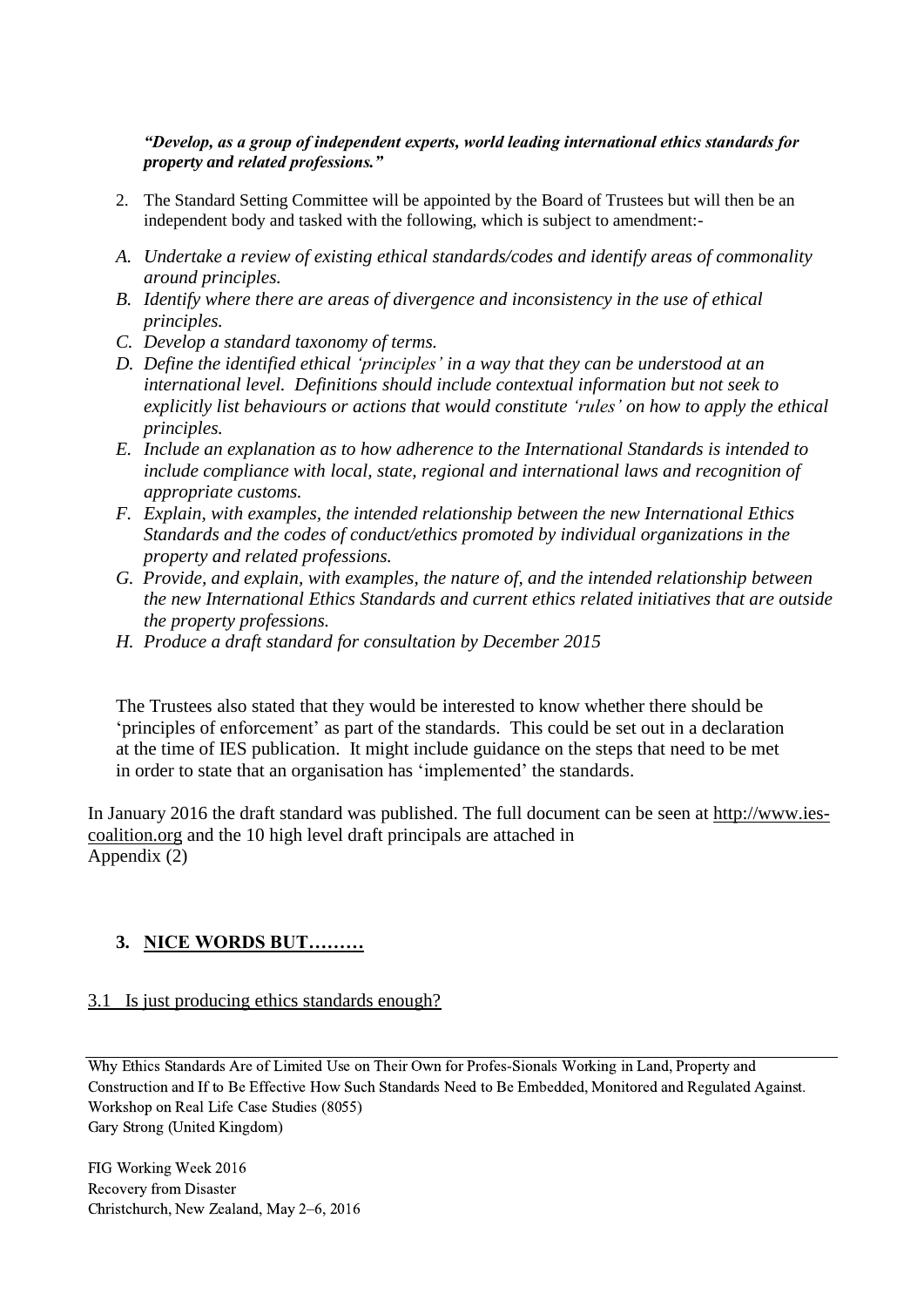Producing a set of high level ethics standards which are acceptable globally is hard enough but what happens afterwards. Without proper buy in and implementation it could be argued that they are not worth the paper they are written on.

This is the question that has been occupying the IESC who have set up an implementation sub group of Trustees to consider exactly this matter.

How does a loose grouping of like-minded organisations try to ensure that the standards are more than words whilst not being, and not intending to be a regulatory body?

All coalition members have already signed an undertaking to implement the final ethics standard within their own organisation and generally it has got to be up to each individual organisation to decide what implementation looks like.

Buy in would not be achieved by imposing some form of draconian plan as a requirement of membership. Many are rightly proud of their current ethics code whilst others admit that their own is too lightweight or needs updating.

Adoption is likely to range from replacement of an existing code, as is likely with RICS, through just referencing the international standard within current rules and codes. Either way the IESC has to ensure there is sufficient flexibility to cover all circumstances and ensure that the new standard helps to support good existing codes and reinforce the importance of ethics.

#### 3.2 Bottom up or top down?

Guidance, best practice and case studies will all help to provide examples as to how the standard can be implemented and will be shared amongst coalition members. By keeping the topic alive and on the agenda for meetings and conferences, peer pressure alone has a big part to play. An IESC communications sub group has been working hard to produce quality material that is made freely available to members via a closed community site.

This bottom up approach will certainly go a long way to ensuing implementation but the coalition also feel that it will be critical to also get buy in from the top.

This is taking the form of support and implementation from Government departments through to adoption by large corporate end users who can also insist that the code is followed through the supply chain.

#### 3.3 Regulation

As stated above the coalition is not a regulatory body and regulation of the standard must be left to the individual members. However it is also recognised that regulation means different things. Many make their ethical code mandatory on members but should this be measured reactively or proactively. Clearly any organisation who says they regulate their members against an ethical code is at a reputational risk if they fail to monitor

Why Ethics Standards Are of Limited Use on Their Own for Profes-Sionals Working in Land, Property and Construction and If to Be Effective How Such Standards Need to Be Embedded, Monitored and Regulated Against. Workshop on Real Life Case Studies (8055) Gary Strong (United Kingdom)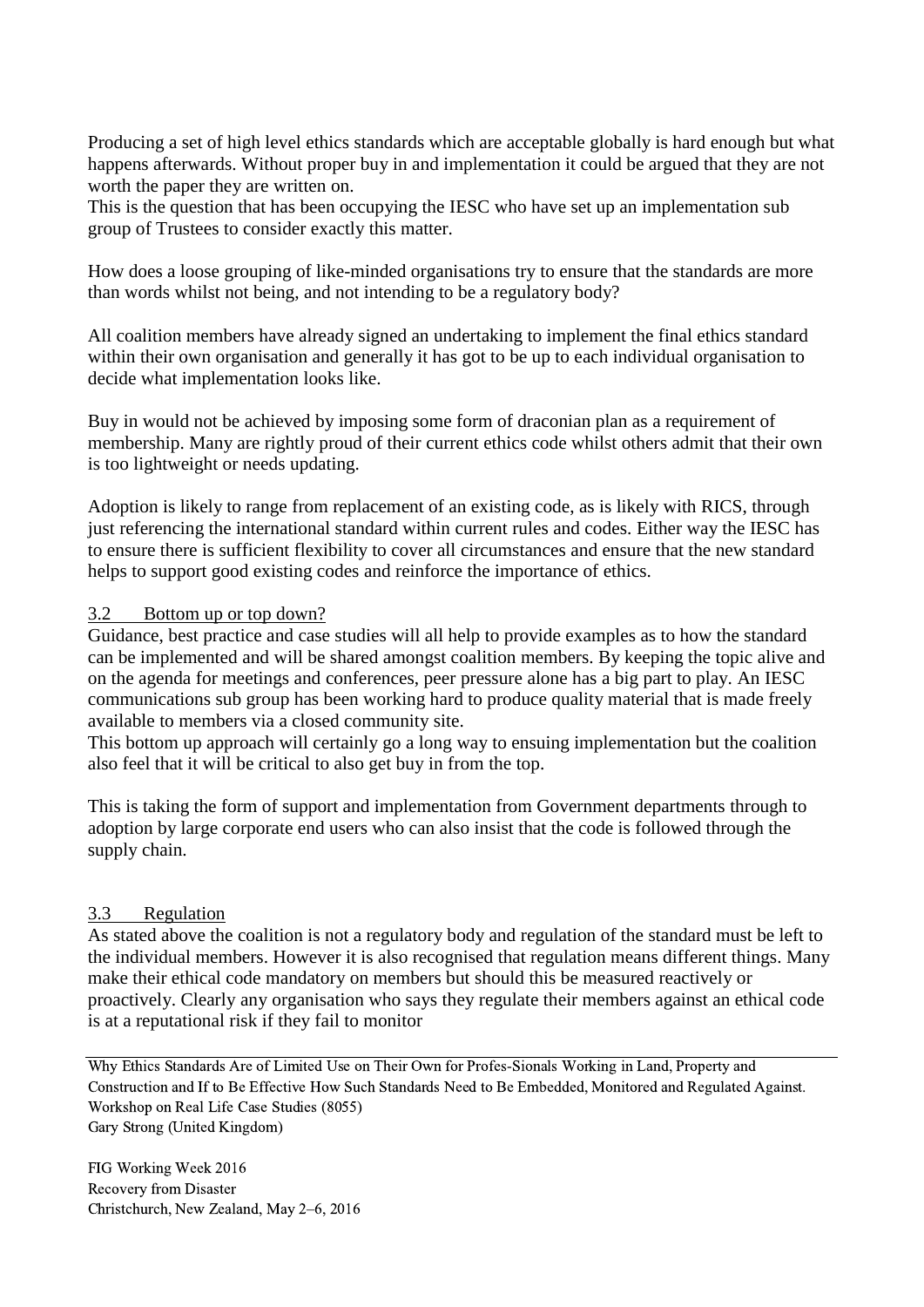**Question to the FIG Commission 1 working group…..** *Should an organisations code of ethics be monitored? Should this be proactive or reactive and what are the pros and cons?*

## **4. HOW THE ROYAL INSTITUTION OF CHARTERED SURVEYORS (RICS) HAVE CONSIDERED THE INTERACTION BETWEEN TECHNICAL STANDARDS, REGULATORY STANDARDS AND ETHICAL STANDARDS**

The Royal Institution of Chartered Surveyors (RICS) has considered the interaction between technical standards, regulatory standards and ethical standards. A major piece of work 'Our changing world' took advice from individuals, companies, organisations and institutions in 19 countries as to the challenges facing our profession in the future. The report can be downloaded at:- [http://www.rics.org/uk/knowledge/research/insights/futuresour](http://www.rics.org/uk/knowledge/research/insights/futuresour-changing-world/)[changing-world/](http://www.rics.org/uk/knowledge/research/insights/futuresour-changing-world/) and a video which captured the drivers and trends at <https://www.youtube.com/watch?v=t6hPnE3giXw>

What was abundantly clear is that international technical standards and in particular 'having ethics at the heart of everything we do" are critical to helping to provide transparency, certainty, reduce confusion, enhance or re-build trust, provide higher standards and re-position the importance of ethics.

These are all necessary elements to stimulate investment and growth and importantly de-risk decisions.

As a result, RICS has been working with many like-minded organisations to produce a number of international standards on top of the Ethics work.

**International Property Measurement Standards** <http://ipmsc.org/> **International Construction Measurement Standards** <http://icms-coalition.org/> **International Land Measurement Standards** (website under construction)

As well as ongoing work with the well-established:- **International Valuation Standards Council.** <https://www.ivsc.org/>

RICS further felt that as an international organisation, acting in the public interest, and accrediting 118,000 qualified practioners operating in more than 140 countries it was essential that these international standards be implemented across the Institution.

As each International Standard is produced a 'Professional Statement' will be drafted to incorporate the new standard. After consultation the practice statement will be published and will in itself become mandatory on all those members belonging to the organisation. An example of this is the recently published 'RICS Property Measurement' which updates the RICS Code of Measuring Practice, 6th edition and incorporates International Property Measurement Standards (IPMS) and a professional statement.

Why Ethics Standards Are of Limited Use on Their Own for Profes-Sionals Working in Land, Property and Construction and If to Be Effective How Such Standards Need to Be Embedded, Monitored and Regulated Against. Workshop on Real Life Case Studies (8055) Gary Strong (United Kingdom)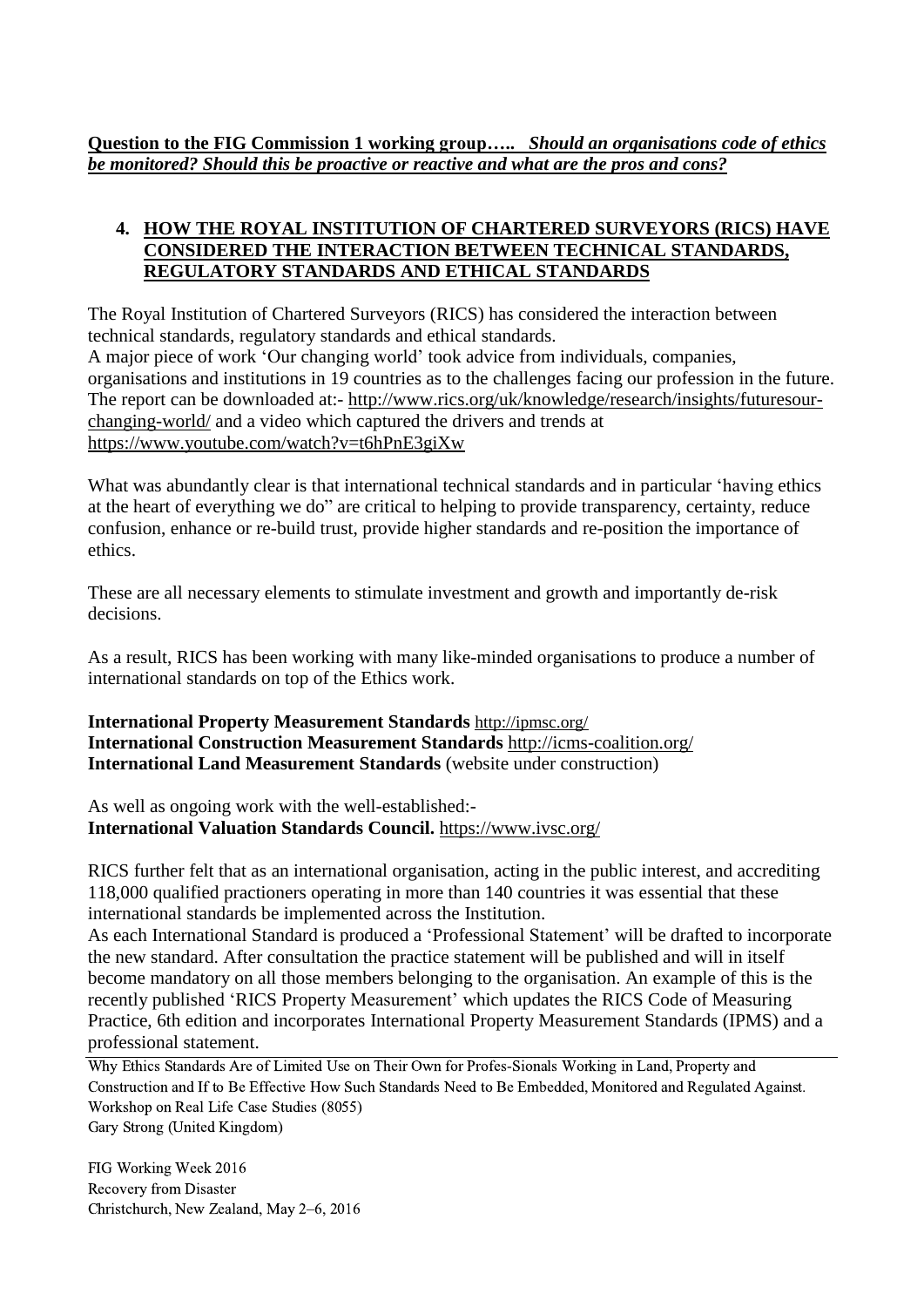All mandatory rules are subject to regulation by RICS regulation which stands at arms length from the rest of the organisation when it comes to investigations and disciplinary matters. In order to ensure that any eventual standard can be regulated it has therefore been essential for the various RICS departments to consult with each other over any International Standard consultation.

All RICS Professional Statements will also reference the future International Ethics Standard which will also be mandatory.

By taking this approach RICS will tie together the technical standards with the regulation of the standard and ethical standards. Guidance and advice is and will continue to be provided to help ensure compliance.

## **5. OVERCOMING CYNICISM**

Bearing in mind the frequent and public examples of unethical behaviour it is not surprising that in many parts of the world there is healthy scepticism especially within the media and a section of the consumer.

The coalition also realise that expectations and business practices vary tremendously throughout the world. This was shown the recently published (February 2016) La Salle Investment Management *'Smarter Real Estate Markets'* written by Dr Robin Goodchild FRICS International Director, Global Research & Strategy and Visiting Professor, University of Aberdeen Business School A glance at the Transparency index table (Appendix 3) clearly shows this and brings into stark reality the task of introducing and implementing a global ethics standard.

Within this in mind the coalition has been producing material to help overcome this. A recent example were a series of myth busters of which three are set out below.

## *1. International ethics standards are too high-level to mean anything*

The Hippocratic Oath is a Greek medial text that has provided an ethical foundation to the Western medical profession for over 2,500 years – the original version contained only 9 ethical principles. The benefits of creating one universal set of ethics principles for land & real estate and related professions are clear:

- i. Consistency. The International Ethics Standard (IES) principles outline what is expected as a minimum standard for ethical conduct across countries and sectors. Coalition organisations will provide detailed guidance to their members.
- ii. Transparency. Clearly stated ethical values which are promoted and discussed enable better compliance. Through global collaboration, the 64 coalition organisations are

Why Ethics Standards Are of Limited Use on Their Own for Profes-Sionals Working in Land, Property and Construction and If to Be Effective How Such Standards Need to Be Embedded, Monitored and Regulated Against. Workshop on Real Life Case Studies (8055) Gary Strong (United Kingdom)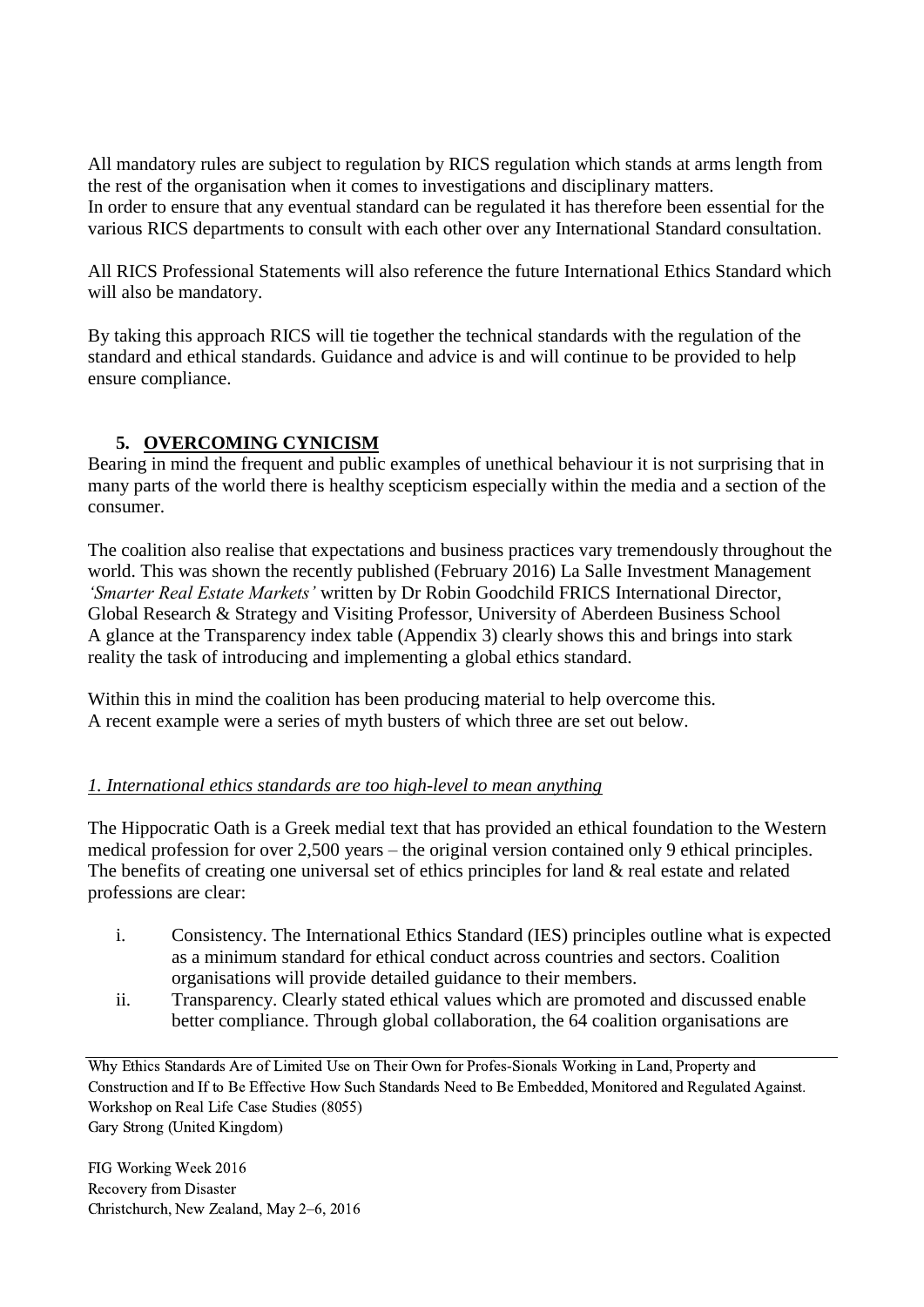consulting on the standard with relevant practitioners and public and discussing how it can be implemented in different markets and sectors.

iii. Clarity. IES aligns ethics principles already found in existing codes of conduct and creates one universal set of principles and a stronger foundation for public trust.

## 2. *It needs a central enforcement authority for international ethics standards to work*

Setting ethics standards for 2.5 million accountants globally is a crucial role performed by the International Ethics Standards Board for Accountants (IESBA) which set up in 1977. The Board provides adoption and implementation support and promotes good ethical practices globally. However, it does not have a direct enforcement role.

As yet, there isn't one universal ethics standard for our sectors.

Each of the 64 IES Coalition organisations has different ways of promoting ethics standards. This might be through providing regular advice and guidance or by proactively regulating compliance through mandating and monitoring ethics-related CPD.

Once International Ethics Standards are created, Coalition members have committed to promote effective implementation

#### 3. *One ethics standard cannot be applied globally*

The International Ethics Standards will outline principles, not rules.

Principles help guide professional judgement when individuals and organisations need to decide on appropriate behaviour and action. The extensive consultation process which the IES Coalition is promoting on the draft standard will help ensure that the final published standard is globally applicable.

## **6. FOLLOWING THIS PAPER A SERIES OF OTHER QUESTIONS SHOULD BE CONSIDERED BY THE WORKSHOP**

- A. Question to the FIG Commission 1 working group What do you see as the other challenges facing the coalition and how can these be overcome ?
- B. Question to the FIG Commission 1 working group What are real life examples of ethical issues you face as surveyors in your own geographies ?

Why Ethics Standards Are of Limited Use on Their Own for Profes-Sionals Working in Land, Property and Construction and If to Be Effective How Such Standards Need to Be Embedded, Monitored and Regulated Against. Workshop on Real Life Case Studies (8055) Gary Strong (United Kingdom)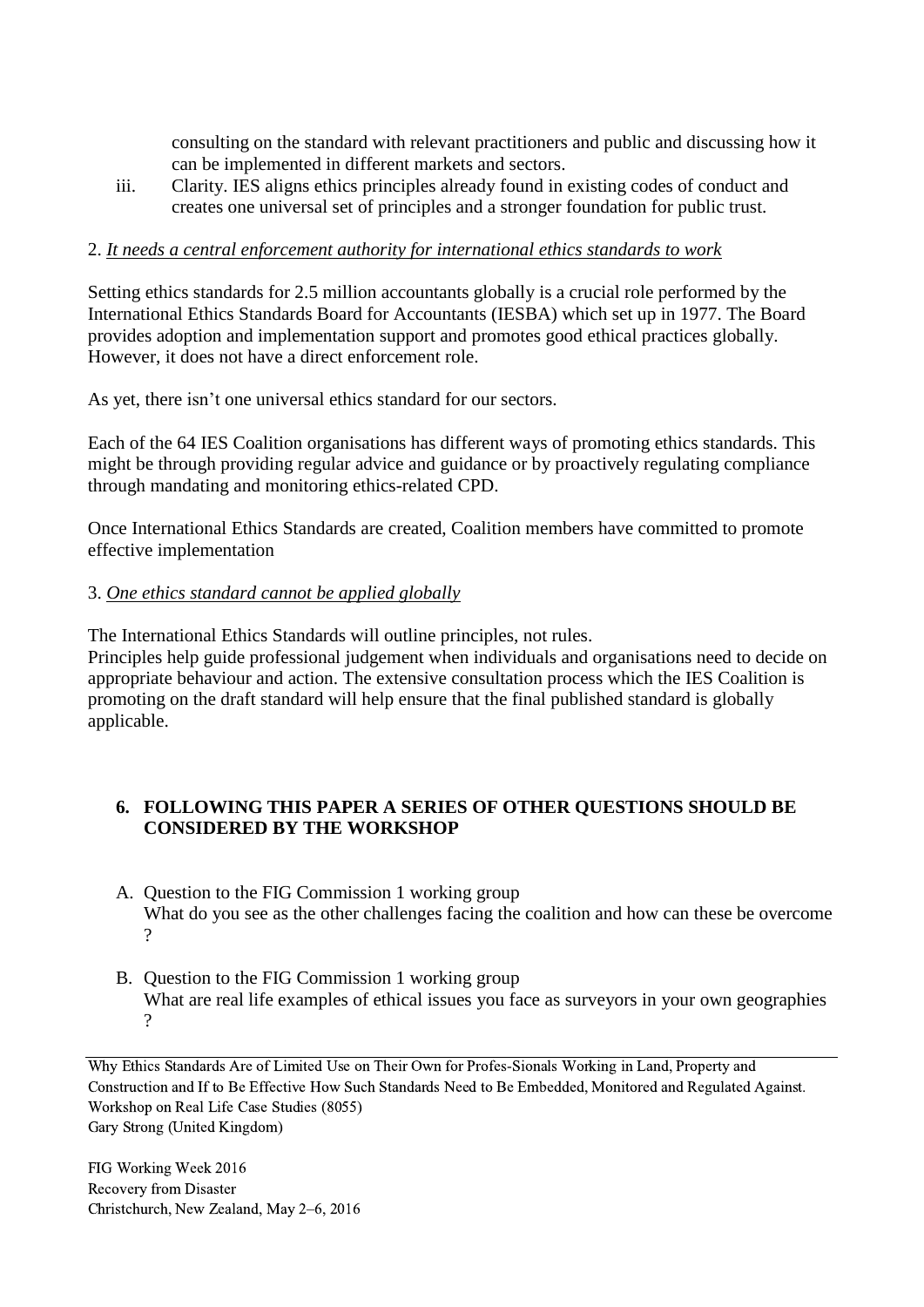This insight will help the FIG Commission 1 working group shape the new updated FIG Ethics Code

C. Question to the FIG Commission 1 working group

FIG is about to write an update to the ethics code which will incorporate the final International Ethics Standard.

How should FIG get the message across to members around the world and how should we look to embed ethics standards into our constituent professional bodies' membership requirements, and training ?

As in RICS, FIG Commission 1 will have to consider how they intend to provide guidance across our many diverse types of members working in different fields?

#### Appendix  $1$  – List of International Ethics Standards Coalition Partners as at 1<sup>st</sup> March 2016 Up to date information can be found at [www.ies-coalition.org](http://www.ies-coalition.org/)

| ٠ | Asociacion Espanola de Analisis de Valor (AEV)       | Ξ | HypZert                                              |
|---|------------------------------------------------------|---|------------------------------------------------------|
|   | American Society of Appraisers (ASA)                 | Ξ | The Indonesian Society of Appraisers (MAPPI)         |
| ٠ | American Society of Farm Managers and Rural          | ٠ | Initiative Corporate Governance of the German Real   |
|   | Appraisers (ASFMRA)                                  |   | <b>Estate Industry</b>                               |
| ٠ | Appraisal Foundation (TAF)                           | ٠ | <b>International Consortium of Real Estate</b>       |
| ٠ | Association of Residential Managing Agents           |   | Associations (ICREA)                                 |
|   | (ARMA)                                               | ٠ | International Housing Coalition (IHC)                |
| ٠ | Asian association for Investors in Non-listed Real   | ٠ | Institute of Estate Agents, Singapore                |
|   | Estate Vehicles (ANREV)                              | ٠ | Institute of Philippines Real Estate Appraisers      |
| ٠ | Asia-Pacific Real Estate Association (APREA)         |   | (IPREA)                                              |
| ٠ | Asian Real Estate Association of America             | ٠ | Institute of Real Estate Management (IREM)           |
|   | (AREAA)                                              | Ξ | Institute of Residential Property Management         |
| ٠ | Association of International Property Professionals  |   | (IRPM)                                               |
|   | (AIPP)                                               | ٠ | Institute of Quantity Surveyors Indonesia. (IQSI)    |
| ٠ | Asociacion Espanola de Geometras Expertos            | ٠ | International Real Estate Federation (FIABCI)        |
|   | (AEGEX)                                              | ٠ | Institution of Civil Engineers (ICE)                 |
| ٠ | Asociacion Professional de Sociedades de             | Ξ | Institution of Surveyors of Kenya (ISK)              |
|   | Valoracion (ATASA)                                   | ٠ | International Right of Way Association (IRWA)        |
| ٠ | Assoimmobliare                                       | ٠ | International Valuation Standards Council (ISVC)     |
| ٠ | Associazione Societa di Valutazioni Immobillari per  | ٠ | Japan Association of Real Estate Counselors          |
|   | le Banche (ASSOVIB)                                  |   | (JAREC)                                              |
| ٠ | Brazilian Chamber of Construction Industry (         | ٠ | Japanese Society of Independent Appraisers           |
|   | CBIC)                                                |   | (JASIA)                                              |
| ٠ | Bulgarian Chamber of Professional Valuers (KPO)      | Ξ | Lonja De Propriedad De Bogota                        |
| ٠ | Chartered Institute of Architectural Technologists   | ٠ | National Association of Realtors India (NAR India)   |
|   | (CIAT)                                               | ٠ | National Society of Professional Surveyors (NSPS)    |
| ٠ | Chartered Institute of Building (CIOB)               | ٠ | Nigerian Institution of Estate Surveyors and Valuers |
| ٠ | Chartered Institution of Water and Environmental     |   | (NIESV)                                              |
|   | Management (CIWEM)                                   | ٠ | Pro Progession                                       |
| ٠ | China Electricity Council                            | ٠ | Real Estate Institute of Australia (REIA)            |
| ٠ | China Institute of Real Estate Appraisers and Agents | ٠ | Real Estate Institute of Botswana                    |
|   | (CIREA)                                              | Ξ | Real Estate Syndicate of Lebanon                     |
| ٠ | China Real Estate Valuers Association (CREVA)        | ٠ | Real Property Association of Canada (REALpac)        |
| ٠ | Commonwealth Association of Surveying and Land       | ٠ | Royal Architectural Institute of Canada (RAIC)       |
|   | Economy (CASLE)                                      |   |                                                      |

Why Ethics Standards Are of Limited Use on Their Own for Profes-Sionals Working in Land, Property and Construction and If to Be Effective How Such Standards Need to Be Embedded, Monitored and Regulated Against. Workshop on Real Life Case Studies (8055)

Gary Strong (United Kingdom)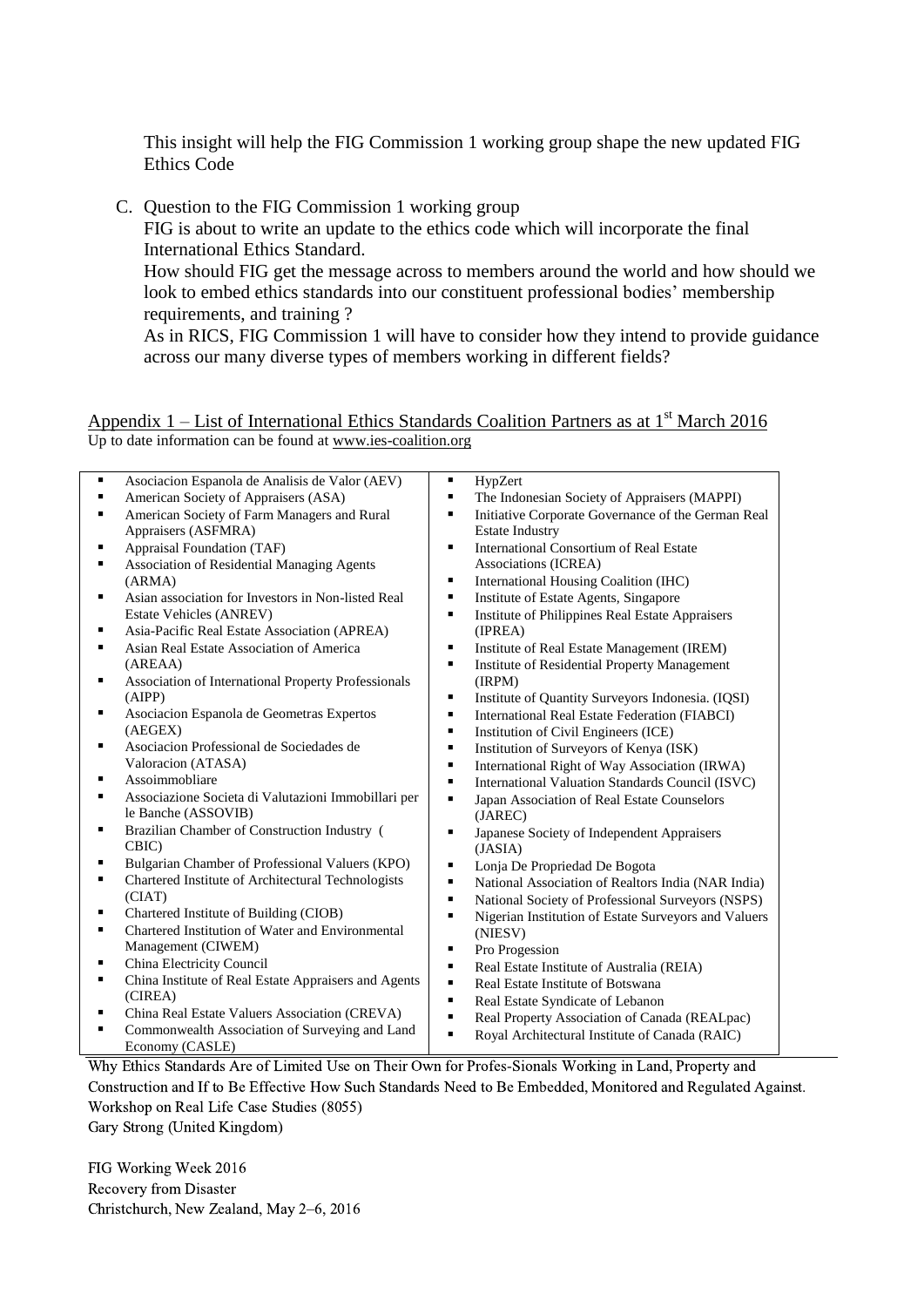| <b>CORFAC</b> International<br>٠                                                                          | Royal Institute of British Architects (RIBA)         |  |  |
|-----------------------------------------------------------------------------------------------------------|------------------------------------------------------|--|--|
| Council of European Geodetic Surveyors (CLGE)                                                             | Royal Institution of Chartered Surveyors (RICS)      |  |  |
| Counselors of Real Estate (CRE)                                                                           | Royal Institution of Surveyors, Malaysia (RISM)<br>٠ |  |  |
| Dubai Real Estate Institute (DREI)                                                                        | <b>Russian Society of Appraisers</b><br>٠            |  |  |
| ETEK (Technical Chamber of Cyprus)                                                                        | Singapore Institute of Building Limited (SIBL)<br>٠  |  |  |
| European Association for Investors in Non-Listed                                                          | South African Geomatics Institute (SAGI)<br>٠        |  |  |
| Real Estate Vehicles (INREV)                                                                              | South African Property Owners Association<br>٠       |  |  |
| <b>FENACI</b>                                                                                             | (SAPOA)                                              |  |  |
| Ghana Institution of Surveyors (GhIS)                                                                     | Society of Chartered Surveyors Ireland (SCSI)        |  |  |
| Hong Kong Association of Property Management<br>٠                                                         | <b>SECOVI</b>                                        |  |  |
| Companies (HKAPMC)                                                                                        |                                                      |  |  |
| $\Lambda$ positive $\Lambda$ Summary of the draft high level principals contained in the IFS consultation |                                                      |  |  |

the draft high level principals contained in th Please see [www.ies-coalition/consultation](http://www.ies-coalition/consultation) for further information. Note consultation ends on 28th April 2016

## 2 Ethical Principles

In addition to the ethical principles below, practitioners are expected to observe all appropriate practice standards for their discipline. Practitioners are also expected to observe all laws and statutes applicable to their discipline in the jurisdictions where they practice, as well as all applicable international laws.

*The ethical principles below are listed in alphabetical order and are all of equal importance.*

1. Confidentiality: Practitioners shall not disclose any confidential or proprietary information without prior permission, unless such disclosure is required by applicable laws or regulations.

2. Disclosure: Practitioners shall make all appropriate disclosures before and during the performance of a service. If, after disclosure, a conflict cannot be removed or mitigated, the practitioner shall withdraw from the matter or obtain written consent of the parties affected to continue.

3. Fiduciary Responsibility: Practitioners shall be honest, transparent and trustworthy in all their financial dealings.

4. High Standard of Service: Practitioners shall only provide services for which they are competent and qualified, and shall ensure that any employees or associates assisting with the provision of services have the necessary competence to undertake those services.

5. Integrity: Practitioners shall act with honesty and fairness in all their dealings, and shall not mislead or attempt to mislead. They shall base their advice on valid evidence.

6. Respect: Practitioners shall provide services that honor client, third party and stakeholder interests in the context of applicable rules of law and social and environmental concerns.

Why Ethics Standards Are of Limited Use on Their Own for Profes-Sionals Working in Land, Property and Construction and If to Be Effective How Such Standards Need to Be Embedded, Monitored and Regulated Against. Workshop on Real Life Case Studies (8055) Gary Strong (United Kingdom)